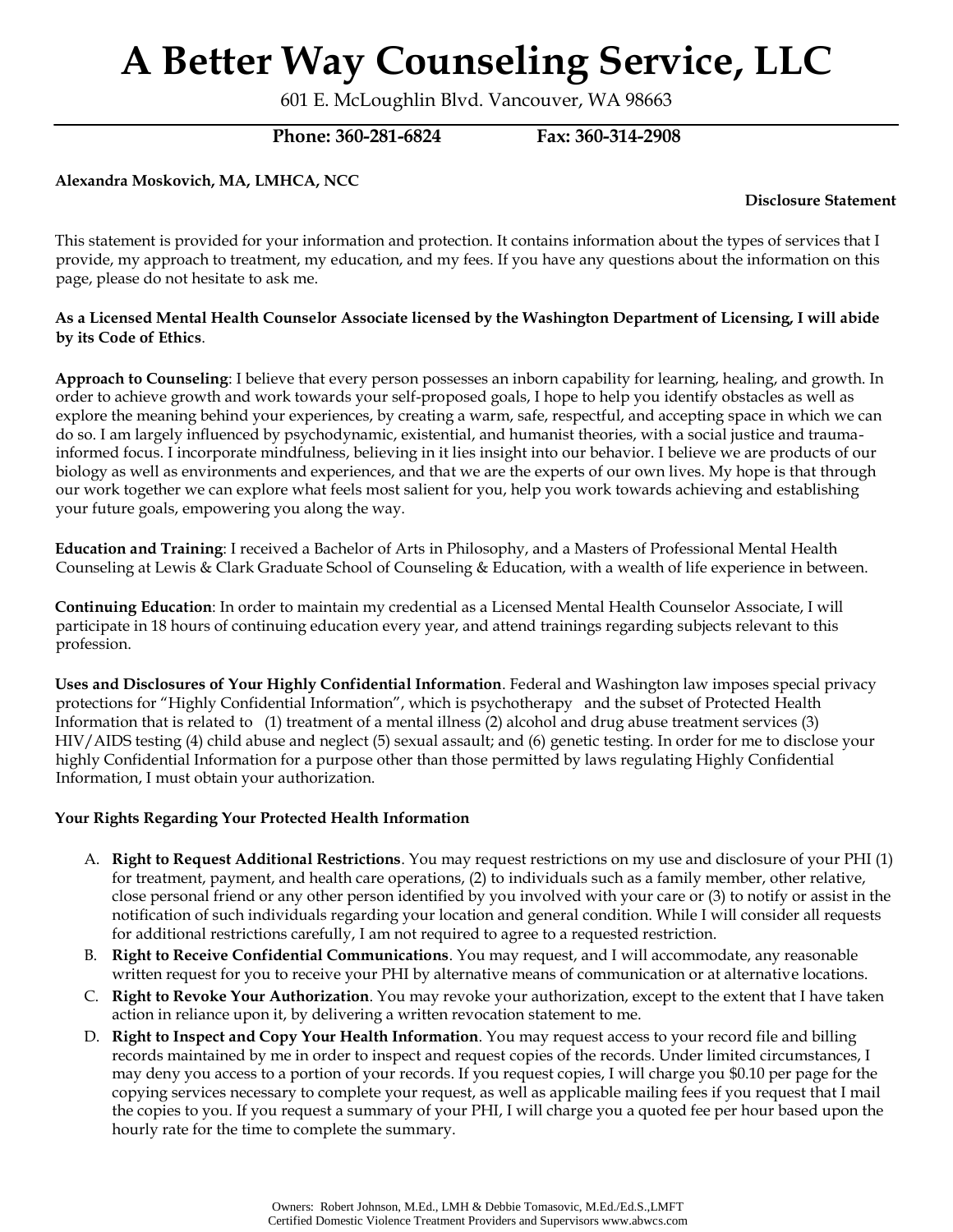601 E. McLoughlin Blvd. Vancouver, WA 98663

### **Phone: 360-281-6824 Fax: 360-314-2908**

- E. **Right to Amend Your Records**. You have the right to request that we amend Protected Health Information maintained in your record file or billing records. I will comply with your request unless I believe that the information that would be amended is accurate and complete or other special circumstances apply. In such cases, I will allow you to place any statements into your chart to accompany the document/statement you wish to amend.
- F. **Right to Receive An Accounting of Disclosures**. Upon request, you may obtain an accounting of certain disclosures of your PHI made by me during any period of time prior to the date of your request provided such period does not exceed seven years after discharge/termination from service. I will charge you \$0.10 per page for the copying services necessary.
- G. **Right to Receive Paper Copy of this Notice**. Upon request, you may obtain a paper copy of this notice.

### **Permissible Use and Disclosure Without Prior Written Consent:**

- A. *Public Health Activities:* I am legally required to disclose your PHI for the following public health activities: (a) to report health information to public health authorities for the purpose of preventing or controlling disease, injury, or disability; and (b) to report child, elderly and disabled persons' abuse and neglect to the Washington Child Protective Services or other government authorities authorized by law to receive such reports.
- B. *Victims of Abuse, Neglect, or Domestic Violence*: If I reasonably believe you are a victim of abuse, neglect or domestic violence, I may disclose your PHI to the Washington Child Protective Services, the Washington Department of Human Services or other governmental authority, including a social service or protective services agency, authorized by law to receive reports of such abuse, neglect, or domestic violence.
- C. *Judicial and Administrative Proceedings:* I may disclose your PHI in the course of a judicial or administrative proceeding in response to a legal order or other lawful process.
- D. *Law Enforcement Officials:* I may disclose your PHI to the police or other law enforcement officials as required or permitted by law or in compliance with a court order or a grand jury or administrative subpoena.
- E. *Decedents:* I may disclose your PHI to a coroner or medical examiner as authorized by law.
- F. *Health or Safety:* I am legally required by law to use or disclose your PHI to prevent or lesson a serious and imminent threat to a person's or the public's health and safety. [164.512(j)].
- G. *Specialized Government Functions:* I may use and disclose your PHI to units of the government with special functions, such as the U.S. military or the U.S. Department of State under certain circumstances.  $[164.512(k)]$
- H. *Workers' Compensation:* I may disclose your PHI as authorized by and to the extent necessary to comply with state law relating to workers' compensation or other similar programs. [164.512(l)]
- I. *As required by law:* I may use and disclose your PHI when required to do so by any other law not already referred to in the preceding categories.

If you are not present, or the opportunity to agree or object to a use or disclosure cannot practicably be provided because of your capacity or an emergency circumstance, I may exercise my professional judgment to determine whether a disclosure is in your best interest. If I disclose information to a family member, other relative, or a close personal friend, I will disclose only information that I believe is directly relevant to the person's involvement with your health care.

It is a professional best practice for counselors to engage in either peer-to-peer or professional oversight supervision activities throughout the course of their career. As Licensed Mental Health Counselor Associate with the Washington State Department of Health, I am required to receive supervision by a Licensed Mental Health Counselor. My direct supervisor is Robert Johnson, LMHC, though I will also receive peer-to-peer supervision from other therapists at this clinic. During my supervision meetings I may discuss cases and treatment for the purposes of improving care and/or professional development. If I make reference to my counseling with you, I will do so in a way that disguises your identity and limits disclosure of your PHI. If such a disguise is impossible or undesirable, I will ask you to sign a waiver. If you do not agree to sign, I will not make identifiable reference to you.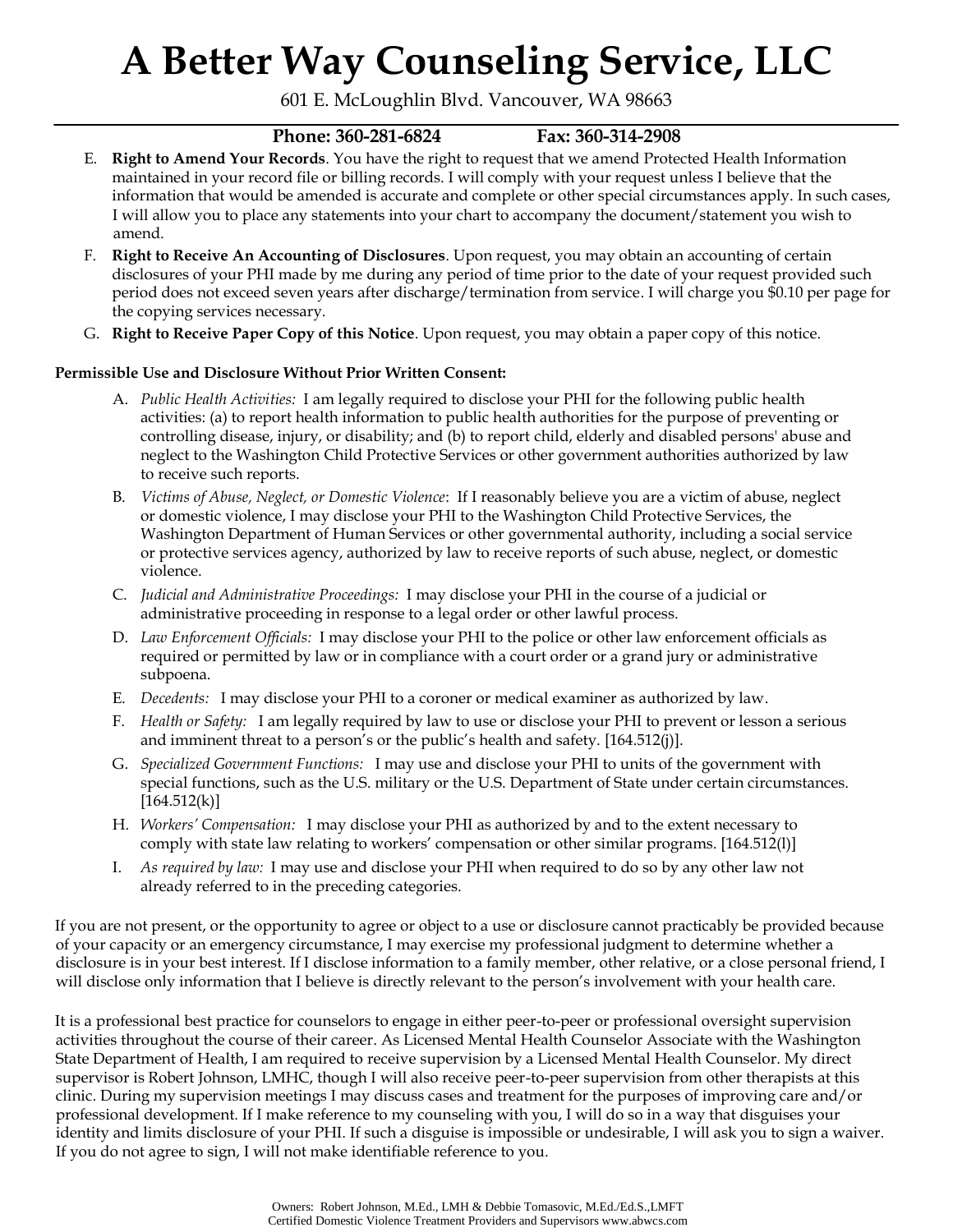601 E. McLoughlin Blvd. Vancouver, WA 98663

**Phone: 360-281-6824 Fax: 360-314-2908**

### **Financial Terms and Conditions**

**Individual Counseling Fees:** The hourly fee for counseling sessions is \$195 for individuals and \$250 for couples, with a sliding scale offered upon request. Counseling sessions are 45-50 minutes long. A no show or late cancellation (within less than 24 hours of appointment) will require full fee (insurance rate plus your co-pay/coinsurance or full out of pocket fee) payment unless there is a documented medical emergency. The fee can be waived for other emergencies if the counselor deems it okay.

**Court Fees**: If I am legally obligated to testify in court, the subpoenaing party will be responsible for paying my court fees. Those fees are set at the rate of \$200 per hour. This fee will be charged for preparation time (including report or letter writing, filing documents at the court, or returning required calls that pertain to the case), driving time, waiting time, as well as testifying and any attorney fees or costs I incur as a result of the legal action. Please note that additional fees could apply in the event I have to interrupt vacation or personal time in order to appear in court for litigation.

**Requesting Records:** If you require information from your records, it will be subject to a documentation fee. The clerical fee is \$15. The first 30 pages will be \$0.65 per page; anything above 30 pages will be \$0.50 per page. However, where editing of records by a health care provider is required by statute and is done by the provider personally, the fee may be the usual and customary charge for a basic office visit.

**Default:** Default of the Financial Terms and Conditions of this Agreement occurs when payment is not received within thirty days of when service(s) is provided or when a fee is incurred.

**Event of Default:** In the event of default, we shall have the right to the following remedies, which are intended to be cumulative and in addition to any other remedies provided under applicable law or under this Contract:

- 1. If we incur attorney fees because of a default by Client, Client shall pay all such fees whether or not litigation is filed and all costs related to legal action including without limitation filing fees, court fees, and other service fees.
- 2. Venue for any such action by us shall be in Clark County, Washington.
- 3. If we employ a collection agency to recover delinquent charges, Client agrees to pay all collection agency and other fees, if any, charged to us in addition to other sums payable under this Contract.
- 4. If the collection agency incurs attorney fees because of default by Client, Client shall pay all such fees whether or not litigation is filed and all costs related to legal action including without limitation filing fees, court fees, and service fees.
- 5. Venue for any such action by the collection agency shall be in Clark County, Washington.

### **Collection Costs: In the Event of Default of the Financial Terms and Conditions of this Contract, the undersigned agrees to pay a 35% collection fee and all reasonable attorney fees:**

### **Terms of Consent**

**Referrals**: I recognize that not all conditions presented by clients are appropriate for treatment by this counselor. For this reason, you and/or I may believe that a referral is needed. In that case, I will provide some alternatives including programs and/or people who may be available to assist you. A verbal exploration of alternatives to counseling will also be made available upon request. You will be responsible for contacting and evaluating those referrals and/or alternatives. If for some reason I am not able to continue as your counselor at any time I will try to provide referral options and let you know how to obtain your records.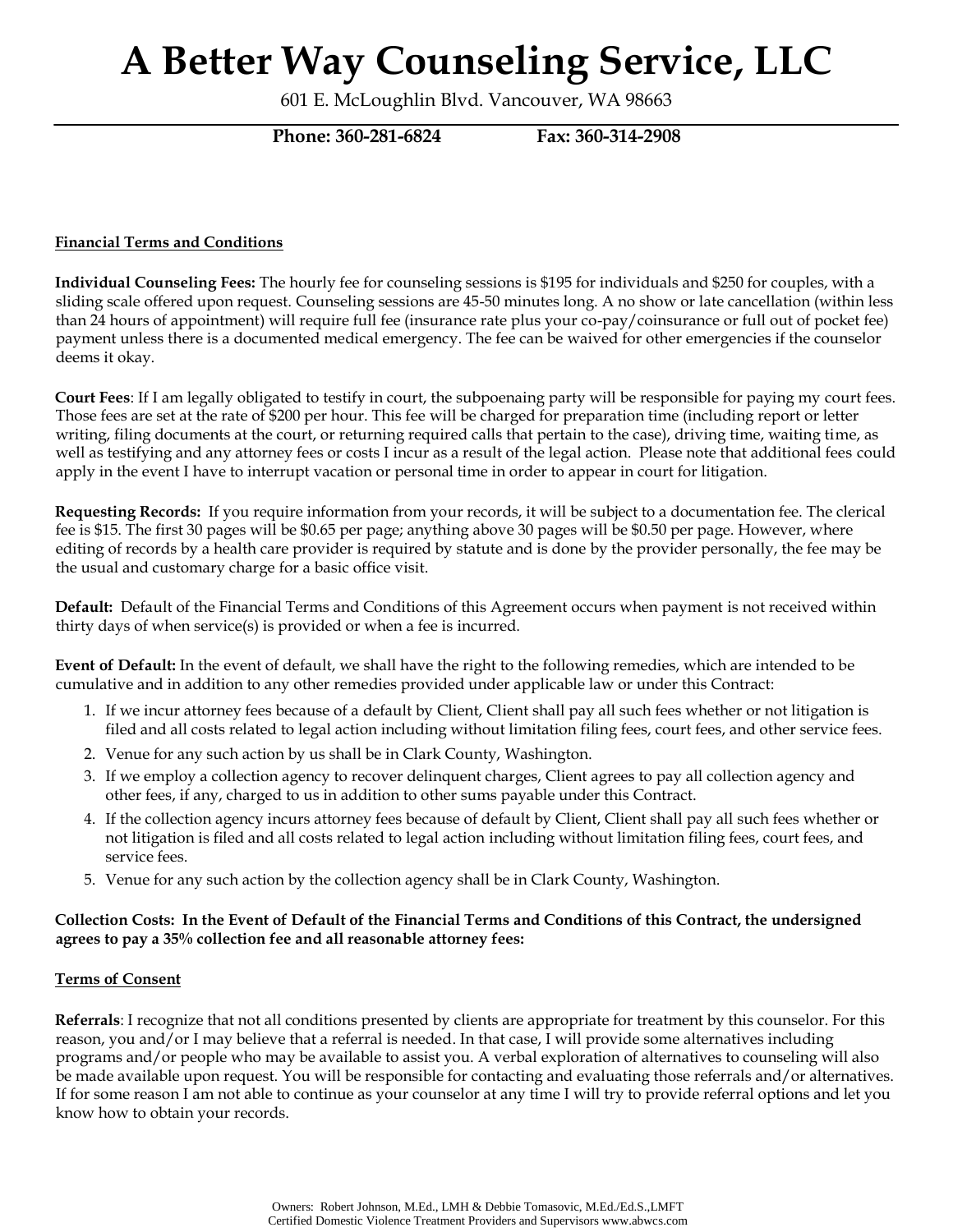601 E. McLoughlin Blvd. Vancouver, WA 98663

### **Phone: 360-281-6824 Fax: 360-314-2908**

**Consent to Treatment**: By your signature below, you are indicating 1) that you voluntarily agree to receive mental health assessment and mental health care, treatment, or services, and that you authorize me to provide such assessment and care, treatment, or services as I consider necessary and advisable; 2) that you understand and agree that you will participate in the planning of your care, treatment, or services, and that you may at any time stop treatment or services that you receive through me; 3) that you have read and understood this statement and have had ample opportunity to ask questions about, and seek clarification of, anything unclear to you; and 4) that I provided you with a copy of this statement. By my signature, I verify the accuracy of this document and acknowledge my commitment to conform to its specifications.

### **This Agreement is governed by the laws of the State of Washington.**

### **Washington State Law requires that the following statements be placed in every disclosure statement:**

"*Counselors practicing counseling for a fee must be registered or certified with the Department of Health for the protection of the public health and safety. Registration of an individual with the Department does not include recognition of any practice standards, nor necessarily implies the effectiveness of any treatment."* 

"*The purpose of the Counselor Credentialing Act (Chapter 18.19 RCW) is (A) To provide protection for public health and safety; and (B) To empower the citizens of the State of Washington by providing a complaint process against those counselors who would commit acts of unprofessional conduct."* 

**Severability Clause:** The provisions of this Agreement are separate and divisible, and if any provision hereof should be declared to be void and/or unenforceable, the remaining provisions shall be construed and shall be valid as if the void and/or unenforceable provision was not included in this Agreement.

**Acknowledgment:** I have read and understand the information presented in this disclosure statement, and have been offered a copy of the statement. If the client is a minor, the legal guardian (managing conservator) must sign the statement below.

I require documentation of conservatorship/guardianship. If your conservatorship/guardianship is established by a divorce decree or custody document, you are require to furnish me with a photocopy of the cause page (first page calling out the case), the page specifying conservator(s), and the signature page from the decree or document before clinical services can begin.

### **Email and Text (SMS) Messaging Informed Consent**

If you would like to be communicated with by email or text message, I need to make sure you are aware of the confidentiality and other issues that arise when we communicate this way and to document that you are aware of these terms and agree to them.

I understand that all email messages are sent over the Internet and are not encrypted, are not secure, and may be read by others. I understand that my email communications with my therapist will NOT be encrypted and, therefore, my therapist can NOT guarantee the confidentiality and security of any information we send via e-mail. I understand that SMS messages are even less secure than email, and the same conditions apply. I understand that for this reason my therapist has advised me not to send sensitive information via email or SMS message. This includes information about current or past symptoms, conditions, or treatment, as well as identifying information such as social security numbers or insurance identification information.

By signing below I hereby give permission for my therapist to reply to my messages via email, including any information that my therapist deems appropriate, that would otherwise be considered confidential. I agree that my therapist shall not be liable for any breach of confidentiality that may result from this use of email via the Internet.

I understand that my therapist will limit SMS messages to brief inquiries or responses regarding scheduling. I understand that my therapist may at times email me information about resources that I can use as part of my treatment. I hereby